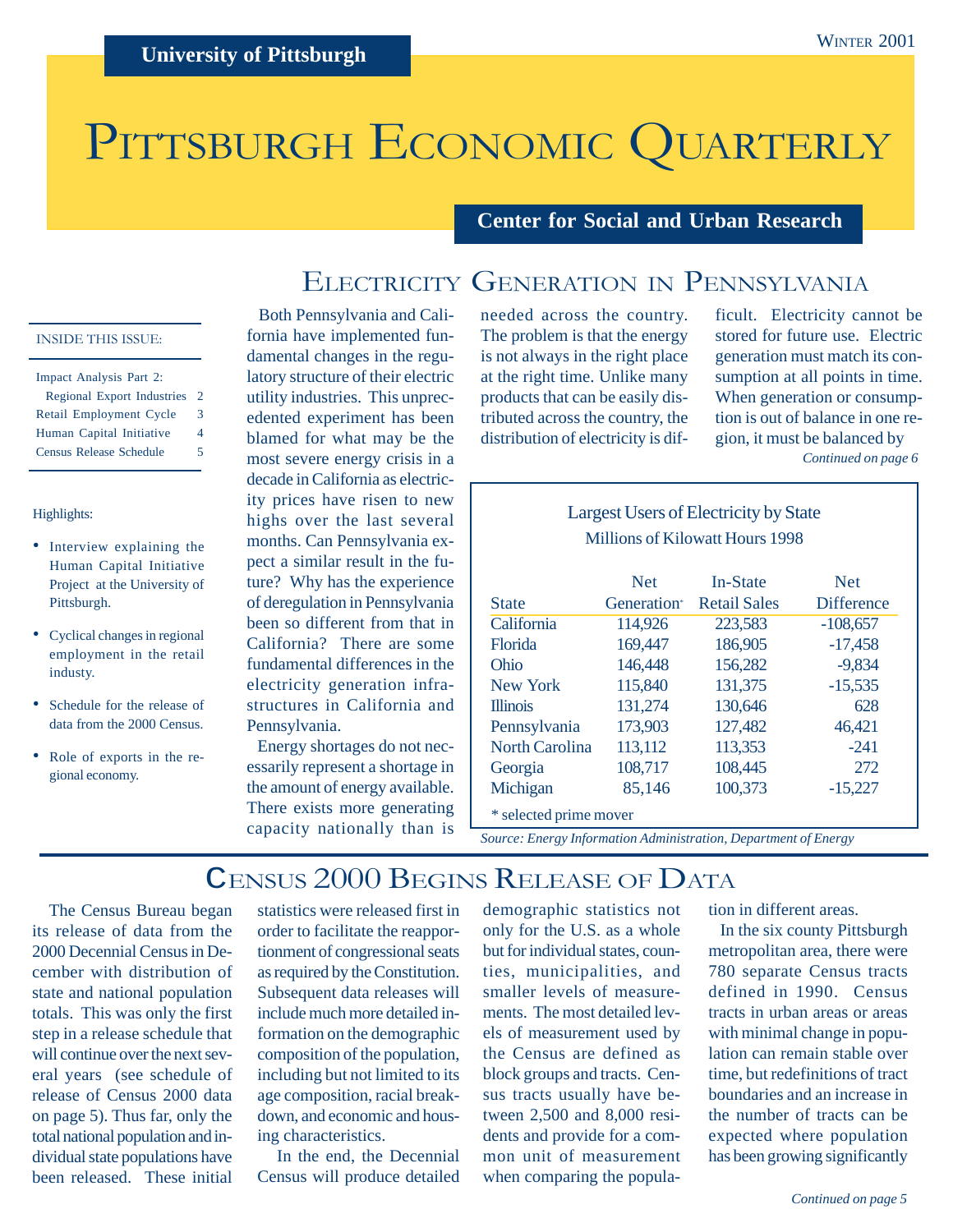## Economic Impact Analysis Part 2: Regional Exports

 This is the second part of a series of articles designed to explain some of the techniques and methods used in studying the regional economy. The initial article in the previous edition of the *PEQ* focused on industry multipliers and the effect of new investment in one industry on growth throughout the regional economy. This article will focus on the differences between regional industries in terms of where they sell their products and services. Specifically, the role of regional exports in the growth of the local economy will be explained in greater depth.

 A definition is needed to begin the discussion of regional exports. Broadly defined, regional exports are all goods and services shipped out of the region. This is a more general definition than the more common understanding of exports, which refers to international exports. International exports are an important category of sales for regional industries but far more limited than regional exports in total. International exports will be the focus of a future article in this series.

 Regional exports are important in understanding the regional economy for several reasons. The ability of local industries to produce goods and services needed across the country provide a source of income that flows into the region. This will be converted into profits for local firms and earnings for local workers. Any region that is to have a high level of local earnings needs to have a strong base of industries that produce regional exports. In a sense, it is a large scale accounting issue as the regional economy

must generate income that flows into the region in order for there to be significant accumulation of wealth by both businesses and consumers.

 There are many industries that do not produce significant exports yet are important to the local economy. Retail and wholesale trade industries are typical of those that earn most of their revenues within the region. This makes the magnitude of their business dependent on the size and spending patterns of the local population. All essential services and even much of local education services do not produce regional exports of any kind.

Expansion in firms and industries that are strong exporters have distinct and positive benefits to the local economy. Increased exports add to the total net income in the region. This contrasts with the expansion of firms that sell mostly within the local economy, which may shift income within the region but will not increase total income. From a regional perspective, the earnings they produce are a reshuffling of economic activity and do not necessarily increase the size of the regional economy. It is difficult to increase the size of a non-export driven industry without increasing the size of the local population and economic base. Only so many supermarkets, for example, are needed to serve the regional population. An additional supermarket in the region may likely only hasten the closing of another store elsewhere. This displacement effect is significantly smaller for firms which export their products out

*Continued on page 3*



Estimated Regional Exports & Self-Supply Major Industries, Pittsburgh Region 2000

*Source: Pittsburgh REMI Model, Center for Social and Urban Research*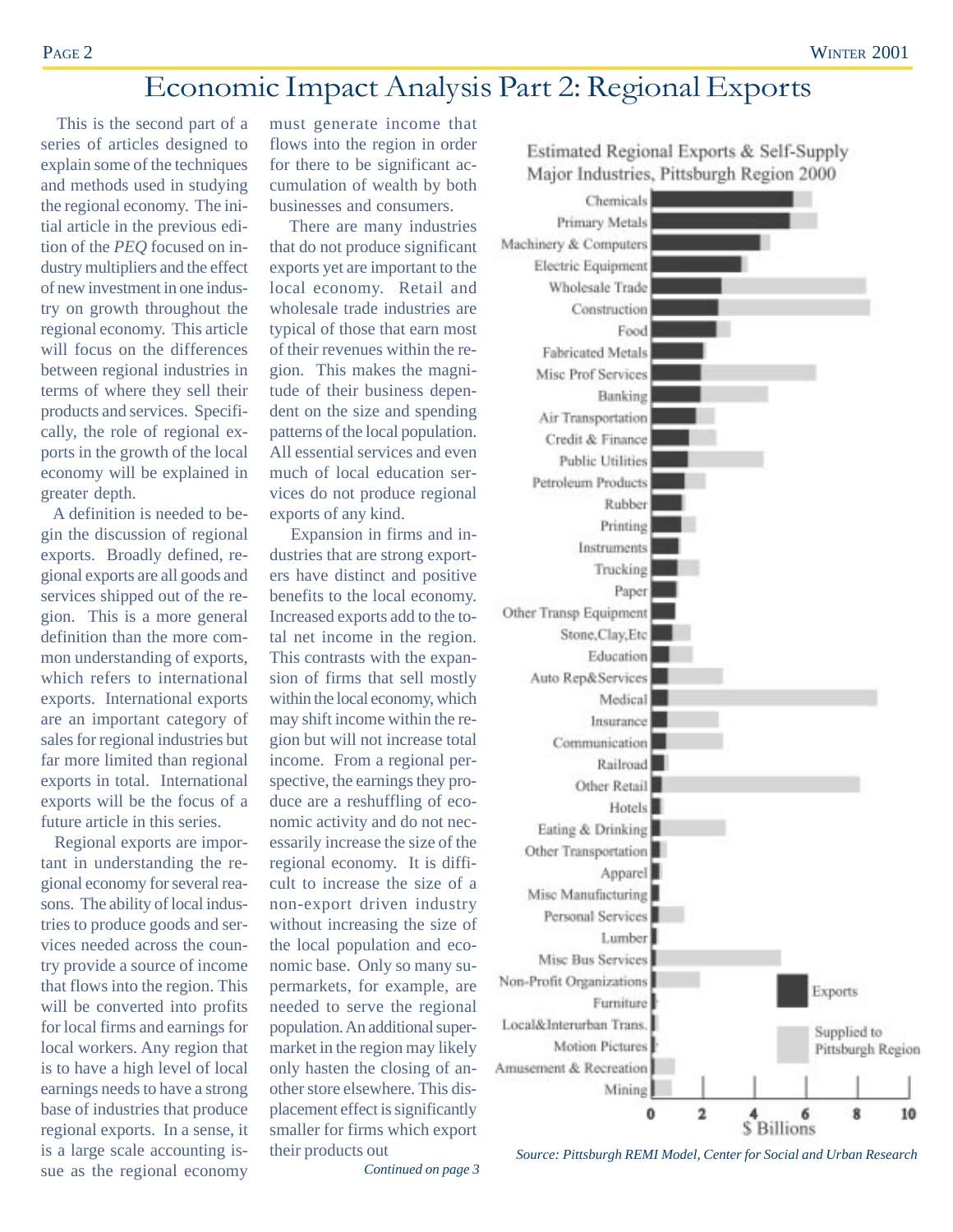#### REGIONAL EXPORTS

#### *Continued from page 2*

of the region. An export focused firm in the region can generate new economic activity from a national market.

 Typically, all regions have a broad and similar range of industries that do not produce regional exports. The need for supermarkets and primary education is similar across the country. Industries that produce regional exports are far

more concentrated in specific regions across the country. Manufacturing industries in particular are far more focused on regional exports and are also more concentrated in particular regions. The steel industry here is a basic example. Its concentration is not for the purpose of selling significant amounts of steel to customers in western Pennsylvania. Instead, steel is shipped to cus-

tomers around the country, and the income generated by those sales is translated into investments on the part of businesses here and earnings for local workers. This income is then translated into sales and earnings for other local industries.

 The size of a local industry does not necessarily have anything to do with how large its regional exports are. The local health care industry is very

large, yet only a fraction of it serves patients who come from outside of the region. Education is similar in that most of primary education is for students from within the region. Typically, it is manufacturing firms and certain business service firms that generate the majority of their sales from regional exports.g

### Retail Employment Cycle and the Holidays

 The holiday season typically results in a temporary expansion of the retail industry in terms of employment and earnings. This annual expansion usually results in an increased total labor force. People are drawn into jobs from the unemployment rolls. At the same time, students and others who are not seeking employment year round work temporarily during the holiday season.

The expansion in retail is focused in a few key sectors with most of the growth coming in apparel and accessory store employment. Modest gains are seen in furniture, general merchandise, and other types of retail stores while eating and drinking establishments, and auto dealers remain fairly flat during the holiday season.

The expansion in retail employment is typically short lived as temporary workers are let go early in the new year.

Nationally, preliminary data indicates that the expansion of retail employment was minimal between October and December 2000. This could represent a lower level of retail spending. It is also possible that the low

unemployment levels across the country limited the available labor supply that retailers could draw upon for their seasonal hiring.

The pattern of retail employment is relatively constant across the country. Almost all metropolitan areas have between 15-20% of their regional workforces in the retail sector. Because the retail trade sector is dependent on serving the local population for the most part, its overall growth is limited by the growth of the region as a whole.g

#### Employment in Retail Industry Subsectors

| Holiday Season 2000         |         |           |          |  |  |
|-----------------------------|---------|-----------|----------|--|--|
| Subsector                   | Oct     | $Dec_{p}$ | Change   |  |  |
| Auto Dlrs & Syc Stations    | 20,400  | 20,300    | $-100$   |  |  |
| Eating & Drinking Estabs    | 70,000  | 70,000    | $\theta$ |  |  |
| <b>Food Stores</b>          | 36,700  | 37,300    | $+600$   |  |  |
| Furn, Homefurn, Equip       | 8,200   | 8,500     | $+300$   |  |  |
| <b>General Merch Stores</b> | 24,300  | 26,200    | $+1,900$ |  |  |
| <b>Misc Retail</b>          | 25,000  | 26,200    | $+1,200$ |  |  |
| <b>Total</b>                | 203,900 | 209,300   | $+5,400$ |  |  |
|                             |         |           |          |  |  |

 $p =$  preliminary



#### Retail Employment in the Pittsburgh Region by Month 1999 and 2000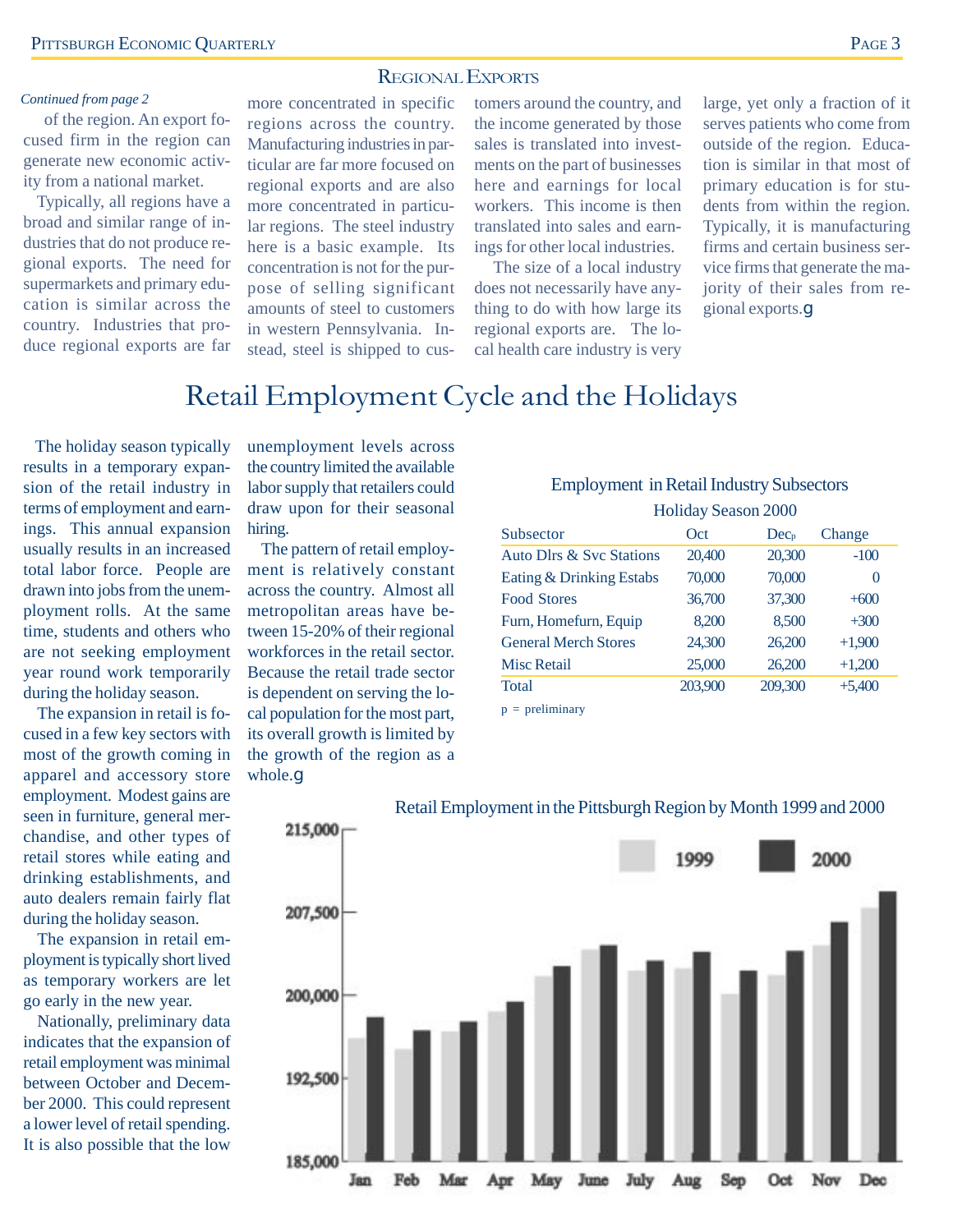## HUMAN CAPITAL POLICY INITIATIVE

**An Interview with Anne McCafferty, Project Director of the Institute of Politics' Human Capital Policy Initiative.**

Once it was thought that simply attracting new businesses would solve the region's economic problems by creating jobs, a stable tax base, etc. Now we know that economic development goes hand-in-hand with workforce development. We need positive answers to questions such as: Do we have the workers that new businesses need? Do these workers have the skills that new (and old) businesses need?

For the past two years, workforce development has been the primary theme of the Institute of Politics (IOP) Annual Elected Officials Retreat. As a result, the IOP Human Capital Policy Initiative (HCPI) was developed. HCPI aims to enhance the base of information among policymak-ers, particularly locally elected public officials, regarding workforce development. The objectives of the HCPI are:

-To build and share knowledge regarding the status of the workforce, the availability of labor, and the needs of businesses.

-To identify what all of the stakeholders—policymakers, employers, employees, and private citizens—can do together to build the competitiveness of the regional workforce.

She recently answered some questions about the new project.

#### **What is the idea behind the Human Capital Policy Initiative?**

HCPI is a communications

effort to reach out to the various constituencies who have direct and indirect relationships with workforce development issues. The goal is to present information on the changing nature of the economy, the transformation of work, and the dynamics of the demographics that influence the market at the local level.

Traditionally, workforce development has not always been high on the priority list for government officials, yet human capital is increasingly playing an important role in attracting new business investment to the area. Therefore, we are targeting elected officials in the ninecounty region of Western Pennsylvania most prominently.

#### **Would you tell us more about the emerging importance of human capital?**

I think that we must look at our area's investment in human capital as a tool for attracting businesses to this area. We need to ensure that our workforce has the skills and knowledge that will enable us to encourage businesses to operate here. Awareness of workforce development issues needs to increase so we can have informed public dialogue.

#### **What are some of the most pressing concerns that you have found among the various stakeholders that you have been meeting?**

The concerns vary depending on the stakeholder. Business owners have an interest in addressing the skilled labor shortage and recruiting and retaining workers with appropriate skills. Policymakers are concerned with the allocation and quality of job training re-

sources for those entering the workforce, as well as for incumbent workers needing to upgrade their skills. Workers are concerned about the quality of their work life, and the rapid economic shifts that the global economy projects on a very local level. We are now in an era when a lifetime of new learning is needed for a lifetime of work.

What I have heard the most though is that the workforce, businesses, and employers do not recognize political boundaries when it comes to workforce development. The concept is simply a non-starter. Yet these political boundaries can present formidable obstacles to starting and growing a business. Issues such as public transportation, economic development supports, and zoning regulations are managed discreetly and differently from county to county, and often from township to township. By using systems thinking and reinventing our "boundaries" as regional ones, we can begin to tackle these issues more effectively. How we define the problem has a significant influence on which problem we actually solve.

All of these views blend into a rich tapestry in which important commonalities exist. One commonality is the recognition that regional planning and regional development efforts are interdependent. Businesses need an environment where they can survive, adapt, and grow. Individuals and families want urban amenities and economic opportunities that a healthy economy can offer. New businesses want all of the above plus a skilled workforce with a strong work ethic. In

short, we all agree that a thriving economic ecosystem serves our multiple interests. The trick is coalescing our collective resources to get there and agreeing on the "best" road map for the trip.

#### **How do you intend to accomplish your mission?**

I have been meeting with a variety of stakeholders including businessmen and women, elected officials, and other civic leaders to elicit the particular knowledge and data that they think needs to be shared among all of the groups. HCPI will provide a forum that will bring together all of these stakeholders and give them the opportunity to educate one another about their needs. Also, we will present objective data regarding labor and workforce development. We need to start taking advantage of the wonderful information and brilliant creative people that we have in this issue area.

#### **How will these forums be organized?**

We would like to present this information in small geographic clusters around the region. Presentations to such small groups will allow us to do two things. First, individuals will have an easier time asking questions, giving comments, and benefiting overall from the intimate discussion. Second, we will be able to include a focus on issues that concern an area the most. For example, issues faced by Butler, Armstrong, and Indiana counties may be different from those faced by Fayette or Westmoreland counties.

We hope that objective information will help elected officials better understand the is-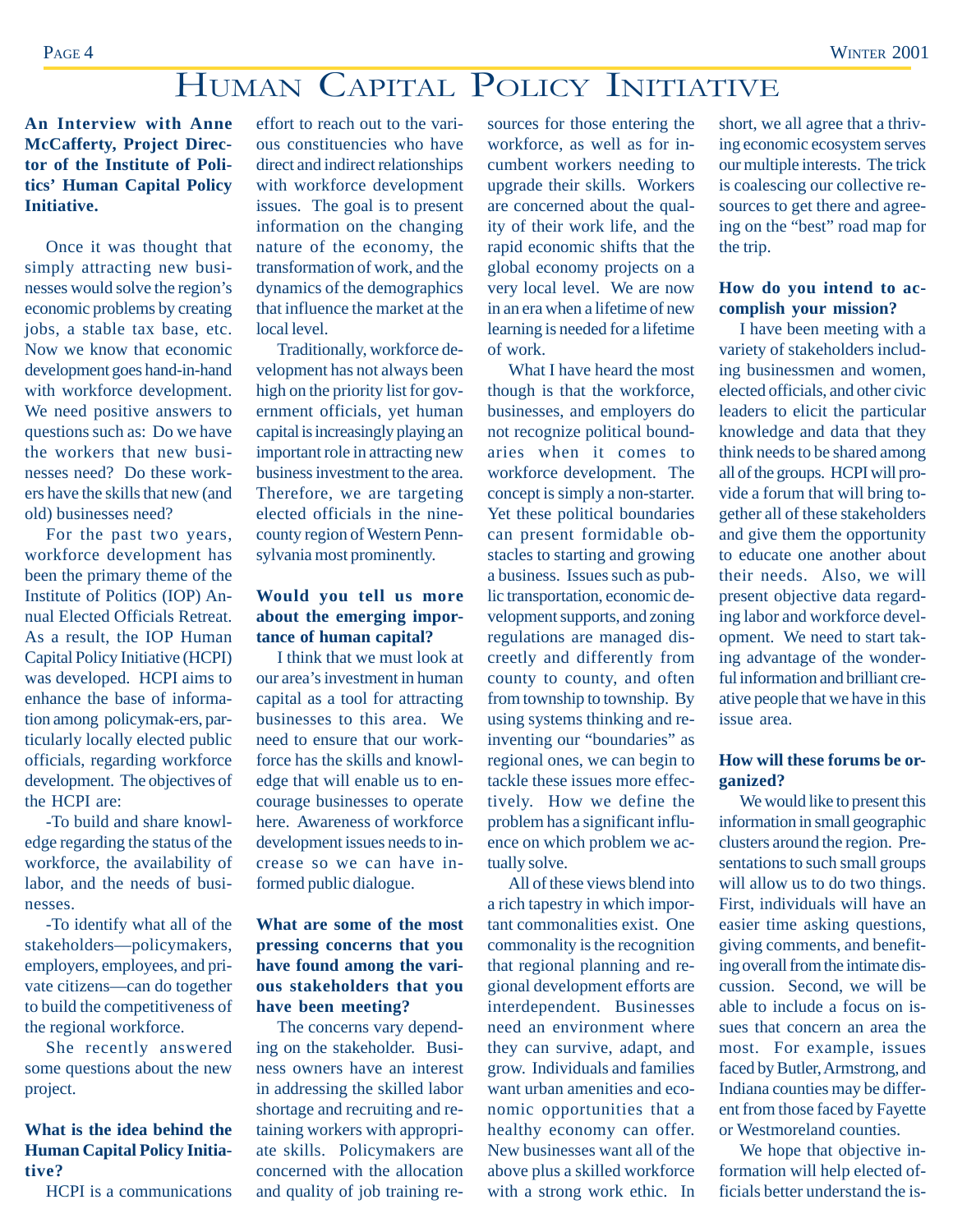#### CENSUS 2000 BEGINS RELEASE

sues of workforce development for their particular area. We hope that this understanding will then inform their analysis as they make important economic development and social policy decisions. Finally, these small seminars should help leaders ask themselves more *Continued from page 1* routinely: How do my decisions about transportation, fiscal issues, etc. impact work-force development? All of these factors affect the workforce.g

Anne McCafferty has been chosen to lead the Human Capital Policy Initiative Project. She comes to the Institute of Politics at the University of Pittsburgh with a long history of experience in workforce development, project management, and community organizing. As former manager of Pittsburgh Partnership, the City of Pittsburgh's employment and training division, McCafferty recognizes the complexity of workforce development issues and the challenges inherent in raising these issues to a higher level on the public policy agenda. She can be reached at 412-624-7731.

## since the last Census.

The Census conducts many other data collection surveys throughout the decade, but the Decennial Census is the most complete enumeration of the population. Estimates of the population are calculated throughout the intervening years; however, with the full data available only once a decade, errors can creep into those estimates. Greater errors can be expected in some estimations toward the end of the decade as the length of time from the last Decennial Census increases.

 Specific information is available on a monthly basis from the Current Population Survey conducted by the Census. This is a fairly large sample survey of the national population but can only provide a limited view of changes in the local population.

Data will be made available from the Census Bureau in many forms. Much of the data can be obtained from their web site at: www.census.gov. Detailed data will also be made available in electronic formats including CD-ROM and DVD. The Census Bureau will also release detailed reports to accompany the data on a wide range of topics.

As data becomes available, more information can be obtained from the Center for Social and Urban Research at the University of Pittsburgh, which is a local affiliate of the Pennsylvania State Data Center. The University of Pittsburgh's Hillman Library is also a repository of government publications for the current and historical censuses.g

|                   | Scheduled Release of Selected Census 2000 Data Products |                                                              |
|-------------------|---------------------------------------------------------|--------------------------------------------------------------|
| Date              | Data                                                    | Description                                                  |
| Mar - Apr 2001    | Census 2000 Redistricting Data Summary File             | State population counts for legislative redistricting.       |
| Jun - Sep 2001    | Demographic Profile                                     | Population totals and selected population and                |
|                   |                                                         | housing characteristics in a single table for tracts/places. |
| Jun - Sep 2001    | Congressional District Demographic Profile              | Population totals and selected population and housing        |
|                   |                                                         | characteristics for Congressional Districts of the           |
|                   |                                                         | 106th Congress only.                                         |
| <b>Jul 2001</b>   | Race and Hispanic or Latino Summary File                |                                                              |
| Jun - Sep 2001    | <b>Summary File 1 for States</b>                        | Population counts for 63 race categories                     |
| Nov - Dec 2001    | Summary File 1 for U.S. (advance)                       | including Hispanic and Lationo groups and                    |
| May - Jun 2002    | Summary File 1 for U.S. (final)                         | selected population and housing characteristics.             |
| Jun - Sep 2002    | <b>Summary File 2</b>                                   | Population and housing characteristics for many              |
|                   |                                                         | detailed race and Hispanic or Latino categories.             |
| 2002              | 1 % Public Use Micro-data Sample (PUMS)                 |                                                              |
| Oct 2002-Feb 2003 | <b>Summary File 4</b>                                   | Population and housing characteristics for many              |
|                   |                                                         | detailed race and ancestry groups.                           |
| 2003              | <b>Population and Housing Unit Totals</b>               |                                                              |
| 2003              | 5-percent sample Micro-data Sample (PUMS)               |                                                              |
| 2003              | <b>Congressional District Data Summary File</b>         | Data on the remapped 108th Congress                          |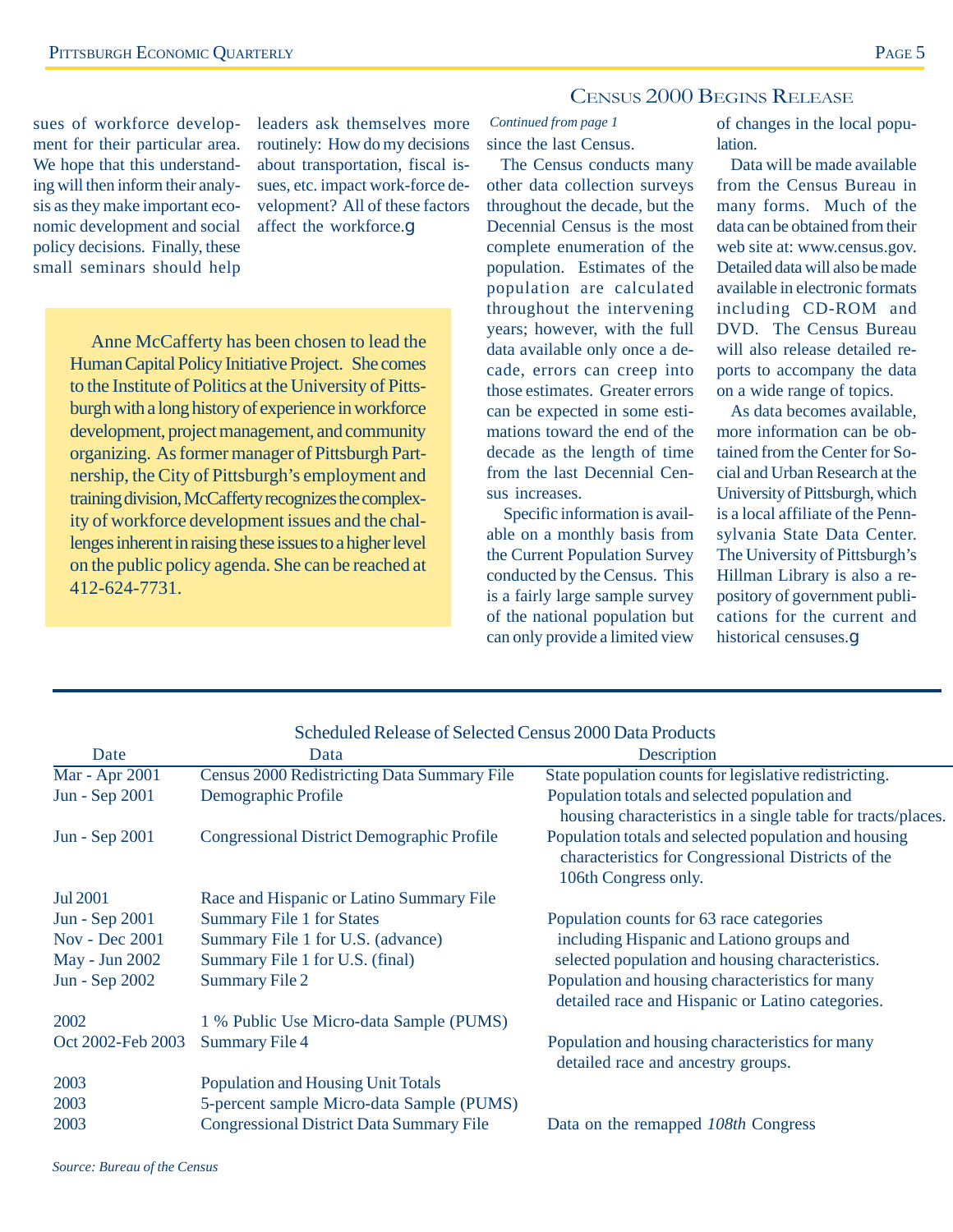#### ELECTRICITY GENERATION

#### *Continued from page 1*

electricity shipped from elsewhere in the country.

 The national power grid exists for the distribution of electricity across long distances, but the loss of energy that occurs in moving electricity can be significant. The most profitable customer for an electric utility is one closest to the plant that generates the electricity.

Power companies are able to purchase and share electricity across state lines via transmission networks that cross the country. There are three main transmission networks that allow for the distribution of wholesale electric power. The Eastern and Western Interconnects separate the country roughly in half and a third Interconnect serves the bulk of Texas by itself.

The expansion of wholesale trading of electricity and increased deregulation across the country has spawned new organizations for the marketing of electricity. Five of these new non-profit institutions, called Independent System Operators

(ISOs) are in operation to facilitate the trading and transmission of electric power across regions. A sixth ISO is close to becoming operational, and several more are in the planning phases. Most ISOs are multistate operations; however, the California ISO serves only California.

 The eastern part of Pennsylvania is served by the Pennsylvania-New Jersey-Maryland (PJM) ISO. Western Pennsylvania does not yet belong to a similar organization for the sharing of power, which can be a source of concern as the reliance on wholesale power from outside of the region increases. Options for local power utilities would be to join the existing PJM ISO or the Midwest ISO, which will be operational in the near future.

 Pennsylvania has a significant amount of electric generation capacity compared to California. Despite having a population over 2.5 times larger than Pennsylvania, California power plants generate 35 percent less electricity. California is much

Fuel Sources of Pennsylvania Electricity by Plant, 1998



*Source: Energy Information Administration, Department of Energy*

| <b>States with Highest Electricity Costs</b> |      |                         |     |  |  |  |  |  |
|----------------------------------------------|------|-------------------------|-----|--|--|--|--|--|
|                                              |      | Per Kilowatt Hour, 1998 |     |  |  |  |  |  |
| Residential<br>State<br>Industrial<br>All    |      |                         |     |  |  |  |  |  |
| <b>New Hampshire</b>                         | 11.8 | 13.7                    | 9.3 |  |  |  |  |  |
| Hawaii                                       | 11.5 | 13.8                    | 9.4 |  |  |  |  |  |
| New York                                     | 10.7 | 13.7                    | 5.0 |  |  |  |  |  |
| Connecticut                                  | 10.3 | 11.9                    | 7.6 |  |  |  |  |  |
| New Jersey                                   | 10.2 | 11.6                    | 7.8 |  |  |  |  |  |
| Vermont                                      | 9.9  | 11.7                    | 7.1 |  |  |  |  |  |
| Alaska                                       | 9.9  | 11.5                    | 7.3 |  |  |  |  |  |
| Maine                                        | 9.7  | 12.9                    | 6.4 |  |  |  |  |  |

*Source: Energy Information Administration, Department of Energy*

Rhode Island 9.7 11.1 7.8 Massachusetts 9.5 10.5 8.1 California 9.0 10.5 6.3 Pennsylvania 7.7 9.7 5.6 U.S. Average 6.8 8.3 4.5

more dependent upon electricity generated outside of its borders with an annual in-state generating capacity of 112,183 million kilowatt (mKWH) hours, feeding an in-state demand of 223,583 mKWH in 1998. For Pennsylvania, the ratio is reversed, with 173,903 mKWH generated in 1998, feeding a local demand of 127,482 mKWH. Pennsylvania is also in close proximity to West Virginia, which also has a large amount of generation capacity in excess of its own needs.

 The excess generation capacity in the region is both a blessing and a curse. Electric plants are built to last for decades, and the generation capacity in the Pittsburgh region was built to supply a growing local steel industry that did not materialize. The boom of World War II and afterward had heightened the demand and profitability of local electric utilities, which prompted their expansion.

 Duquesne Light, a major local electric utility in the 1940s, had strong financial returns through the late 1940s and early 1950s. It was this profitability that allowed it to make the most generous bid for the then nascent Atomic Energy Commission proposal to build and run a commercial nuclear power plant at Shippingport in 1957, which was to become the first such plant. Continued growth in the demand for electricity through the 1960s prompted the utility to begin building additional nuclear power plants in Beaver Valley toward the end of that decade. The investment in the Beaver Valley nuclear power plants would cost a then unprecedented \$647 million. This is just one example of the large scale fixed costs that would be recouped from local electricity customers in the following decades.

 The resulting excess capacity and the fixed costs it incurred for local utilities resulted in higher costs for electricity here and contributed to an uncompetitive business climate. In 1998, the average cost per kilowatt hour of electricity was 7.7 cents in Pennsylvania, over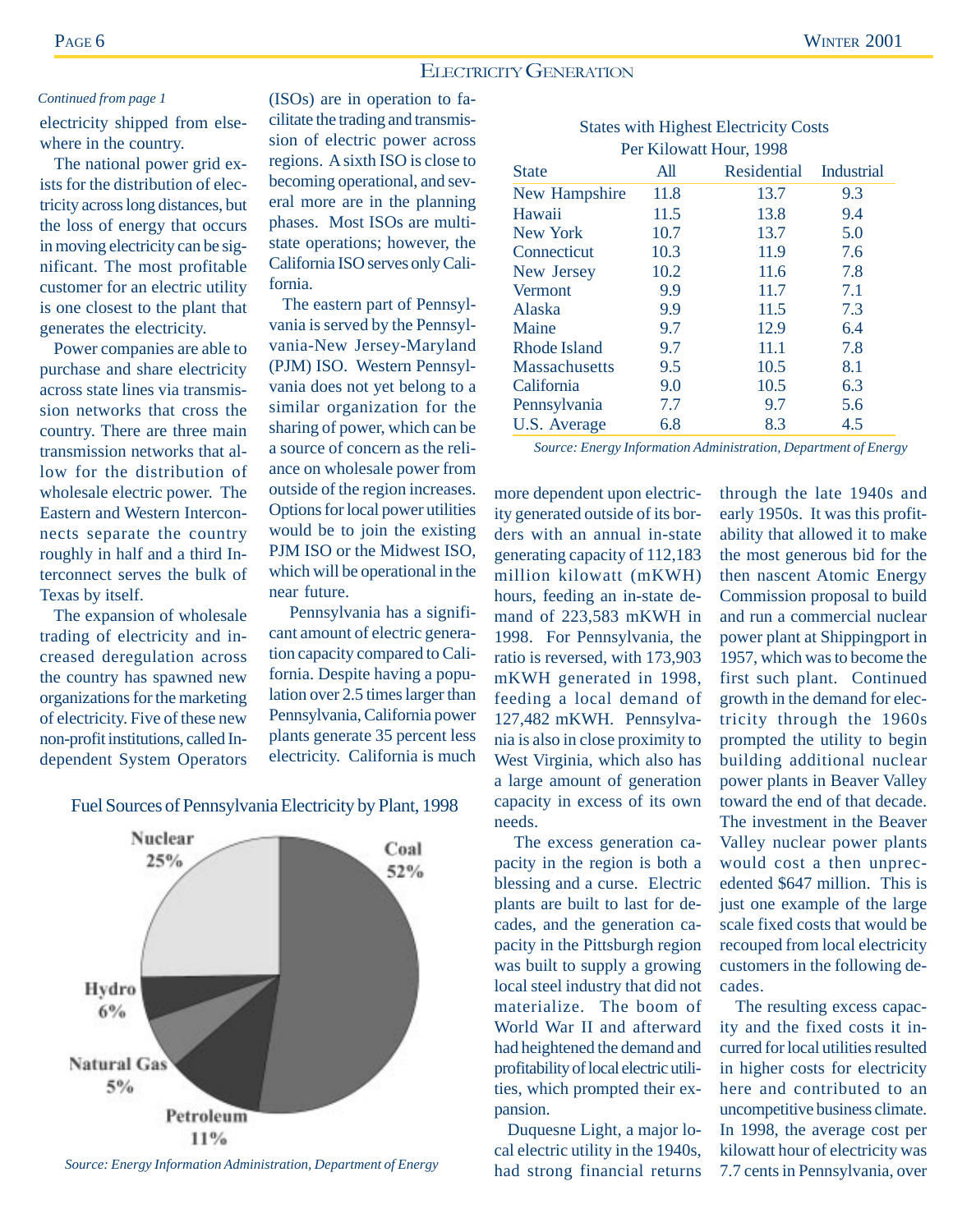15% higher than the national average of 6.65 cents. Industrial power, a more important factor in industrial location decisions, cost 5.6 cents per kilowatt hour, which was over 24% higher than the national average of 4.5 cents. In 1995, a study at the University of Pittsburgh estimated that a 15% reduction in local electricity prices would generate at least 1,000 new jobs in the region because of the improved competitive position such prices would give the region. Even new steel plants built in the U.S. in recent decades have usually been electricity intensive mini-mills, which have been more likely to be built in low energy cost regions instead of near Pittsburgh.

 Pennsylvania's electricity is generated from a mix of sources. Fifty two percent of Pennsylvania's electricity plants are fueled by coal, which has a less volatile price than that of crude oil. Another 25% are fueled by nuclear power, and only 10% use petroleum. The use of petroleum has actually been decreasing over the last decade, and the use of coal has been relatively flat. Power generated

by natural gas sources has shown the most rapid growth over the last decade, increasing at an annual rate of over 10% between 1988 and 1998. The output from nuclear plants showed annual growth of just under 5% over the same time frame. Electricity generated by hydroelectric sources went up by over 8% annually during that decade, but it still remains only a minor source of energy in the state.

 The Department of Energy counts 230 power plants in Pennsylvania, and their output is anticipated to be adequate for the near future.

Deregulation has allowed users of electricity to purchase electricity from more than just a sole supplier. This has had the effect of breaking apart the traditional electric utilities into the generation of wholesale electricity and delivery of electric service. Duquesne Light sold its electricity generation plants in the region. In 2000, they sold six plants to Orion Power Company, three in Pennsylvania and three in Ohio. West Penn Power Company has similarly divested itself from



*Source: Energy Information Administration, Department of Energy*

production and sold five plants to Allegheny Energy Supply early in 2000. The current transition phase of deregulation in the Pennsylvania power industry includes caps on rates that can be charged to residential customers. A completely deregulated industry will allow for variable prices at both the retail and wholesale level of production. Industrial customers already are offered variable pricing. The cost of energy during low peak times is offered at a substantial discount. It is expected that similar price variability will extend to residential customers at some point in the future.

 Only a fraction of electricity sold in Pennsylvania is used by residential customers. Twothirds of all electricity sold by utilities are delivered to industrial and commercial customers.g

|                         | Encent C over magnet concluded or Encent car by T minute Encircy Bource, 1700, 1773, and 1770 |               |                  |                      |      |                         |      |  |
|-------------------------|-----------------------------------------------------------------------------------------------|---------------|------------------|----------------------|------|-------------------------|------|--|
|                         |                                                                                               |               | (Megawatt Hours) |                      |      |                         |      |  |
|                         |                                                                                               |               |                  | <b>Annual Growth</b> |      | <b>Percentage Share</b> |      |  |
|                         | 1988                                                                                          | 1993          | 1998             | Rate 1988-98         | 1988 | 1993                    | 1998 |  |
| <b>Total Utility</b>    | 152,932,451                                                                                   | 166,200,686   | 173,903,236      | 1.3                  | 92.6 | 91.7                    | 91   |  |
| Coal                    | 106,238,865                                                                                   | 100,390,066   | 106,516,740      | $\overline{0}$       | 64.3 | 55.4                    | 55.7 |  |
| Petroleum               | 7,915,427                                                                                     | 4,559,186     | 4,097,006        | $-6.4$               | 4.8  | 2.5                     | 2.1  |  |
| Gas                     | 211,139                                                                                       | 796,697       | 572,172          | 10.5                 | 0.1  | 0.4                     | 0.3  |  |
| <b>Nuclear</b>          | 37,862,331                                                                                    | 59,330,534    | 61,149,224       | 4.9                  | 22.9 | 32.7                    | 32   |  |
| Hydroelectric           | 704,690                                                                                       | 1,124,203     | 1,568,094        | 8.3                  | 0.4  | 0.6                     | 0.8  |  |
| <b>Total Nonutility</b> | 12,285,099                                                                                    | 14,981,051    | 17,230,796       | 3.4                  | 7.4  | 8.3                     | 9.0  |  |
| <b>Industry</b>         | 165,217,551                                                                                   | 181, 181, 737 | 191,134,032      | 1.5                  | 100  | 100                     | 100  |  |

## Electric Power Industry Generation of Electricity by Primary Energy Source, 1988, 1993, and 1998

*Source: Energy Information Administration, Department of Energy*

#### Pennsylvania Electric Utility, Retail Sales by Sector, 1998